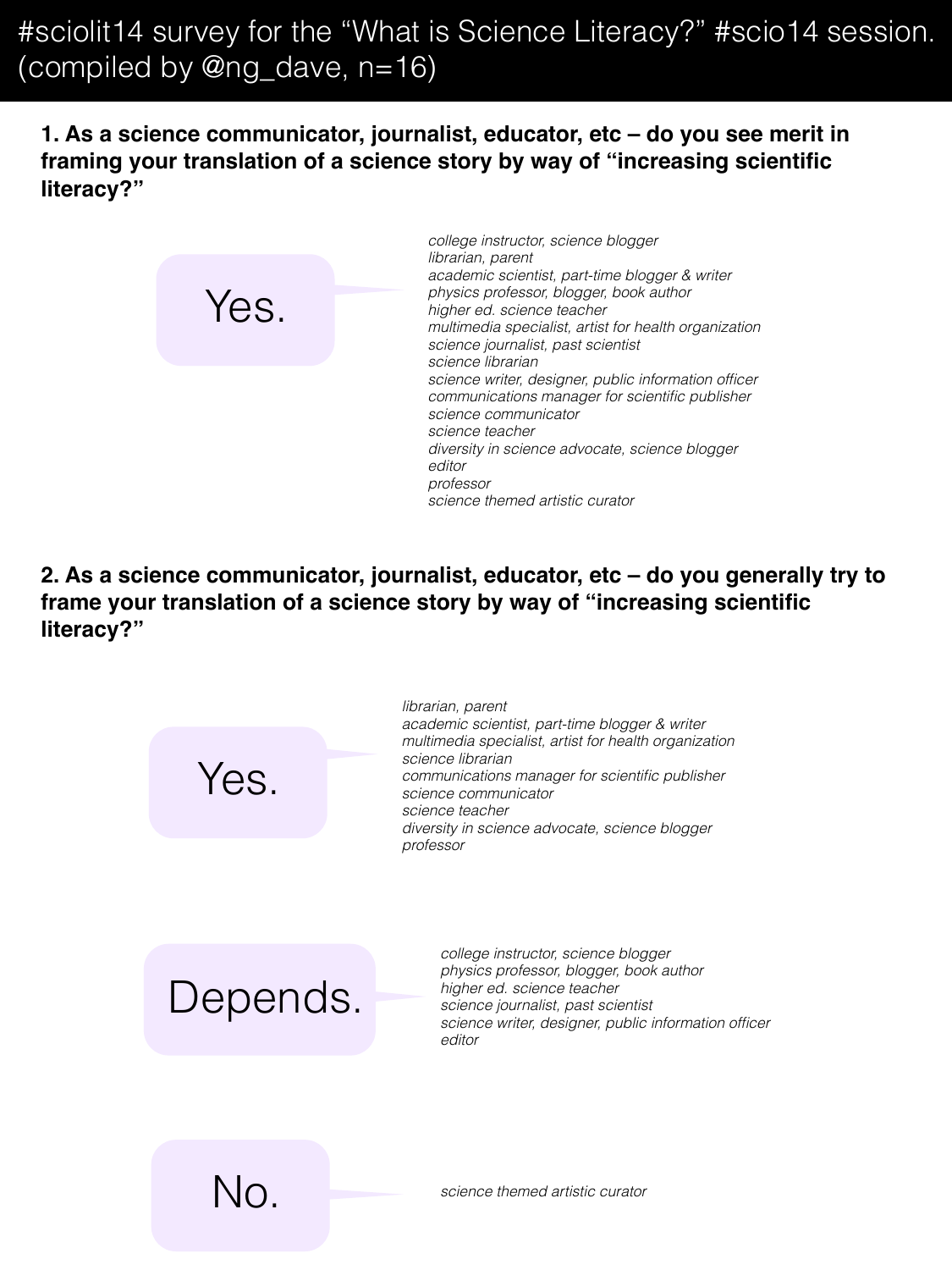### **3. If you do see merit in this mode of thinking (and even practice it), is there a sweet spot of content delivery that you find works well?**

For me, the sweet spot is focusing on process and approach to thinking. *(college instructor, science blogger)*

I try to leave out the process and focus on the 'facts.' I would like to shift more towards the process but this requires a conscious effort on my part. *(academic scientist, part-time blogger & writer)*

It works well to demystify and explain science as a human endeavor, in such a way that my listeners feel they could possibly have done the work themselves. Also works well to include elements of critical thinking/information literacy in discussions of science news or articles. *(librarian, parent)*

Start from introducing science as a way of knowing, equal in weight to other ways of knowing. *(higher ed. science teacher)*

I'm sort of stuck on this, as I'm not sure who the target of the "framing" is in the previous questions. Framing for who? The audience for the stories? The people who run ScienceBlogs? My faculty colleagues/ administrative superiors? My publishers? Myself?

I don't really pitch what I do on the blog as "increasing science literacy" in the sense of telling the audience that that's what I'm doing, but if you asked me to justify spending time blogging, I'd probably say something along those lines. My books are a little more explicitly aiming at increased scientific literacy, some more than others.

The "sweet spot" in terms of content is different in different media, and in different subsets of what I'm doing. If I'm writing about a new experiment published in a journal, the target level is different than if I'm writing about something I did myself for the purposes of posting about it on the blog. There's yet another level for history-of-science pieces, and still another for academic-culture stories, and so on.

In other words, this isn't a well-formed question. *(physics professor, blogger, book author)*

I'm currently working on story boarding a video series that will hopefully be my sweet spot for this kind of content. I haven't gotten to the point where I can determine if it has worked well or not. But who knows?

*(multimedia specialist, artist for health organization)*

The sweet spot from a librarian perspective, is balancing practical lessons on how to use the catalog, how to use scopus, with discussion on why these critical thinking and research skills are more important than for just finding articles for their papers, it's about learning how to evaluate any information they come across, and learn to recognize, analyze and process information (plagiarism, peer review process etc).

*(science librarian)*

That would all depend on context. The most necessary thing is to make the subject relevant to the audience, and if not relevant, at least interesting to them. *(science communicator)*

Music. Talk about science using sing lyrics as analogy. (Connecting science to something most people like and defining terms around it). *(diversity in science advocate, science blogger)*

Content delivery is about wrapping the science up in a story or having a personal perspective to draw in the reader(s). It's \*never\* about dumbing things down, but rather being clear and careful with terminology. I also think science literacy is (or should be?) more about the process of science rather than an end-point. *(professor)*

I see science literacy more as an understanding of the scientific process than necessarily conveying facts. I need to incorporate it into the story, but if there is something unique or revealing about the process that I can incorporate into the existing story. Such as the finding coming about from an unusual collaboration, or an unexpected fortuitous discovery.

*(science journalist, past scientist)*

Something that's fun and engaging/interesting is usually what works well.

*(science writer, designer, public information officer)*

Haven't found it yet. *(communications manager for scientific publisher)*

Presenting real examples that students relate to and giving them the opportunity to identify misconceptions or limitations of their thinking. *(science teacher)*

Enough background to clarify the topic without unnecessary side discussion, with reminders of things readers may have encountered and pointers to more info as appropriate. *(editor)*

In our narrative work we explicitly set the line at, "Any exposition must be in service of moving the plot forward." The corollary is that we look for stories where some bit of science is essential to driving the plot.

*(science themed artistic curator)*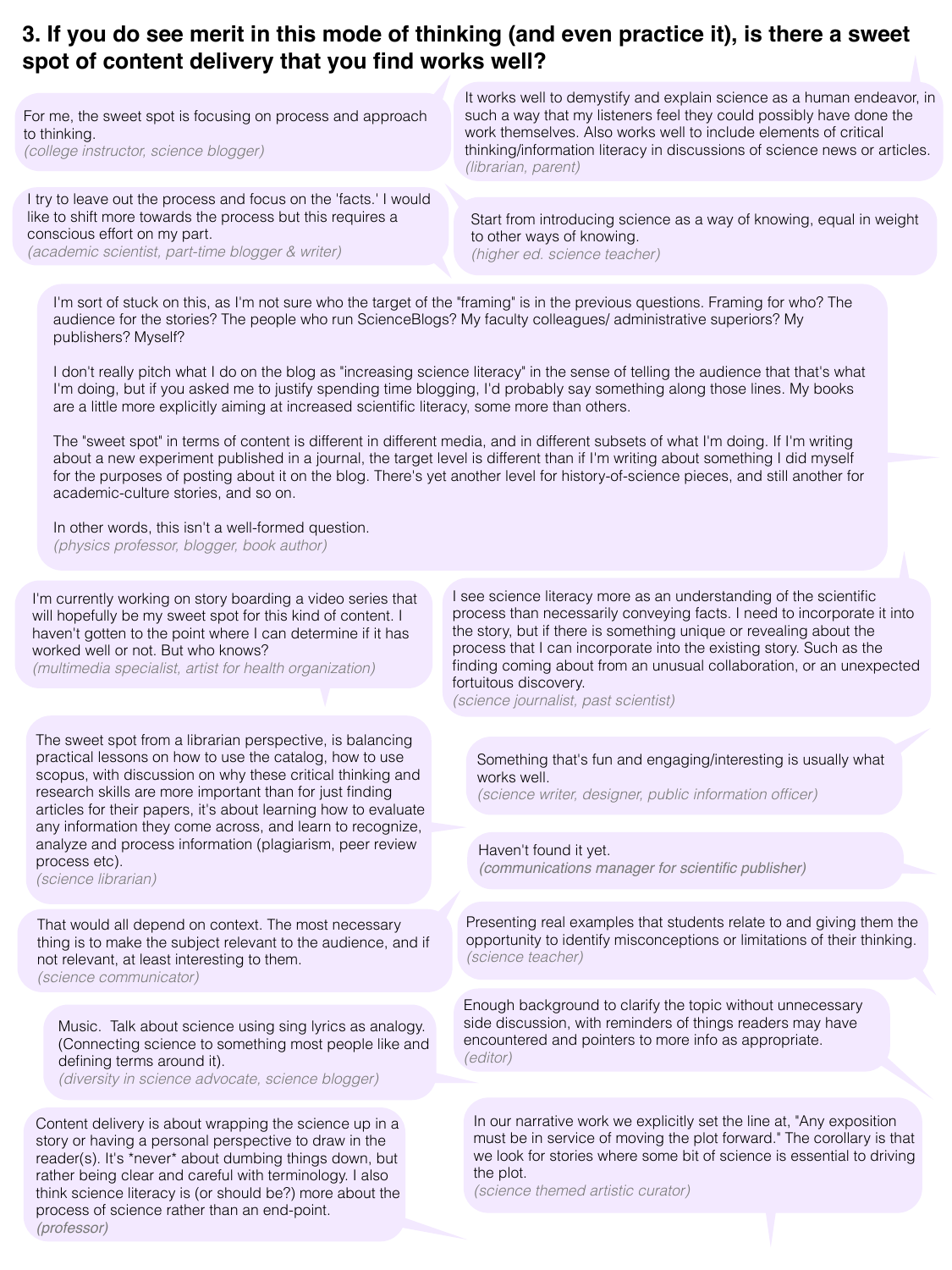# **4. In the same vein, what are the inherent challenges associated with finding or being able to deliver this sweet spot?**

| The biggest challenge is conveying thought processes that have become inherently<br>more intuitive to me through science training into a clear explanation that can be<br>understood by someone else.<br>(college instructor, science blogger)                                                                                                                                                                                                                                             |
|--------------------------------------------------------------------------------------------------------------------------------------------------------------------------------------------------------------------------------------------------------------------------------------------------------------------------------------------------------------------------------------------------------------------------------------------------------------------------------------------|
| Audience first needs to be engaged with the topic. It sometimes<br>helps to address the topic through "big questions."<br>(librarian, parent)                                                                                                                                                                                                                                                                                                                                              |
| Having to define many terms without it turning into a text book. Losing the story by getting<br>the details straight.<br>(academic scientist, part-time blogger & writer)                                                                                                                                                                                                                                                                                                                  |
| The biggest challenge is time. I have a day job with teaching and administrative responsibilities, and two<br>small kids. Finding the time to refine material to exactly the right level is the biggest challenge.<br>(physics professor, blogger, book author)                                                                                                                                                                                                                            |
| Getting learners to disavow preconceived notions of what science is.<br>(higher ed. science teacher)                                                                                                                                                                                                                                                                                                                                                                                       |
| Yes. For me, it's drawing people in with photos, video, graphics or other illustrations<br>without confusing or distracting them.<br>(multimedia specialist, artist for health organization)                                                                                                                                                                                                                                                                                               |
| Generally being able to fit it into the story without sacrificing the story. And keeping in mind<br>what a reader is actually going to want to hear and be able to absorb.<br>(science journalist, past scientist)                                                                                                                                                                                                                                                                         |
| I don't teach a semester long class, I usually only get one or two lessons within the context of a semester. I need buy in<br>from faculty to make sure students take my lesson seriously and I also need to make the lesson interesting, which is<br>HARD, I try to convey my passion about it but students often just give me the blank stare response. So I am constantly<br>trying to find relevant pop culture type example, s to get their attentions.<br><i>(science librarian)</i> |
| Translating jargon! It's hard to take an academic paper and make it accessible/<br>understandable to the public & kids<br>(science writer, designer, public information officer)                                                                                                                                                                                                                                                                                                           |
| Money, changing tech, getting support & buy in from management<br>(communications manager for scientific publisher)<br>Working out unexpected or unforeseen relevance.<br><i>(science communicator)</i>                                                                                                                                                                                                                                                                                    |
| The lack of scientific scrutiny in pop culture/media/general public. The misconceptions can<br>be heavily ingrained and reinforced continually.<br>(science teacher)                                                                                                                                                                                                                                                                                                                       |
| Changes with audience. Audience is unpredictable.<br>(diversity in science advocate, science blogger)                                                                                                                                                                                                                                                                                                                                                                                      |
| Most notably, providing enough info without providing too much, respecting readers<br>without talking over their heads, and trying to focus on the most relevant context.<br>(editor)                                                                                                                                                                                                                                                                                                      |
| Avoiding jargon. That is absolutely key. Also, big challenge in describing/writing about areas of science that don't<br>have an easy 'catch' for an audience. It's easier talking about monarch butterflies because everyone can relate to<br>butterflies. It's much harder to discuss the process of, for example, epigenetics.<br>(professor)                                                                                                                                            |
| Boringness. So much boring.                                                                                                                                                                                                                                                                                                                                                                                                                                                                |

*(science themed artistic curator)*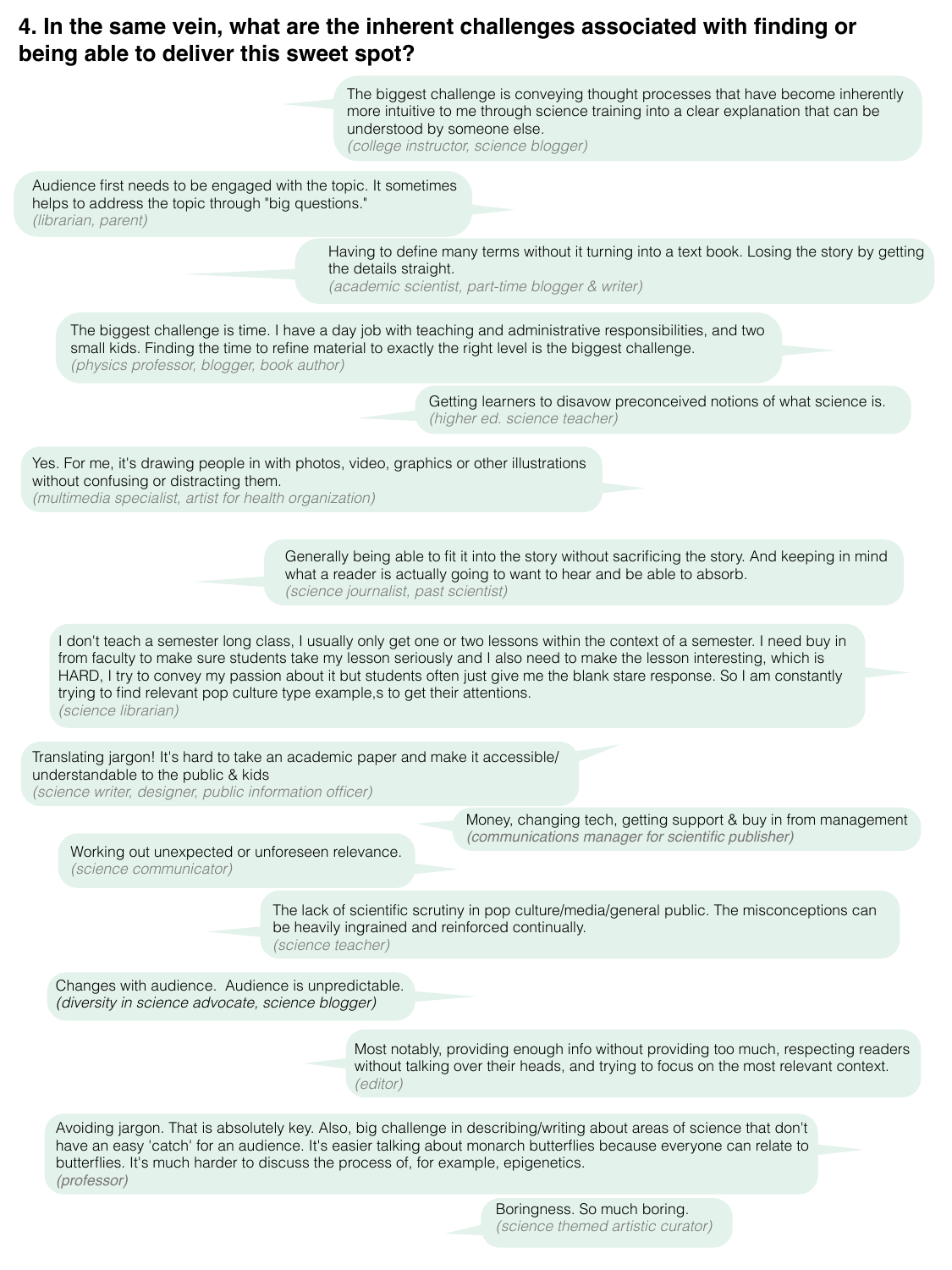### **5. Is there a particular area of science literacy that is missing in the general public (process, facts, science culture)? Why is this and how problematic (from, say a civics point of view) is this?**

Not understanding the process of building knowledge through the scientific process as a cultural construct distorts how people interpret the information they receive.

It is very problematic as the flaws in critical thinking this reinforces impact decision making in all fields.

*(college instructor, science blogger)*

 The process and culture aspects are most often missing. General public science discourse has traditionally focused on technical facts. This can make science seem dry to some.

It's very problematic that many citizens lack a basic understanding of what science is and does. Schools and informal science education environments both need greater focus on how we know what we know. *(librarian, parent)*

> Terms related to process and science culture. Elements concerning science culture is the least known in my opinion. Mostly because the science world is insular and those who are not science literate have no desire to learn about the culture.

It's a problem because it creates a divide that reinforces a lot of class barriers *(academic scientist, part-time blogger & writer)*

The process is probably the biggest point of confusion.

I think it helps to be explicit about the process, and about the fact that the general process of science is something everybody uses every day, often without really being aware of it. This is the topic of my next book... *(physics professor, blogger, book author)*

> That science is more than fact and the difference between fact, theory, and law.

Problematic because we can't converse about science unless we are all using a common vocabulary. *(higher ed. science teacher)*

I'm sure there is, or we wouldn't have people who don't know that the earth revolves around the sun.

Hugely problematic, and I think the solution is catching these folks when they are young and creating an interest in being scientifically literate in elementary school. *(multimedia specialist, artist for health organization)*

> The process often is left out. In some ways it's inside the baseball. The general audience doesn't necessarily have to care about this, so the challenge is finding ways to make it a relevant story that people outside of the bubble have some reason to care about. *(science journalist, past scientist)*

Science culture is hard to get into and hard to leave. I grew up in it, it's a privilege I often forget I have. I think it's human nature to be comfortable in their privilege and to move out of it, whether it's inviting others in, or stepping out of your zone. Change is hard!

It's an issue for populations that need the science! And it also means that we are possibly missing chances to gain perspective from the benefit of diverse minds. I think being online and technology are greatly increasing access and spread of information, but we need leaders and groups who are making an effort to be sure globalization of information is not only free but fair.

*(science librarian)*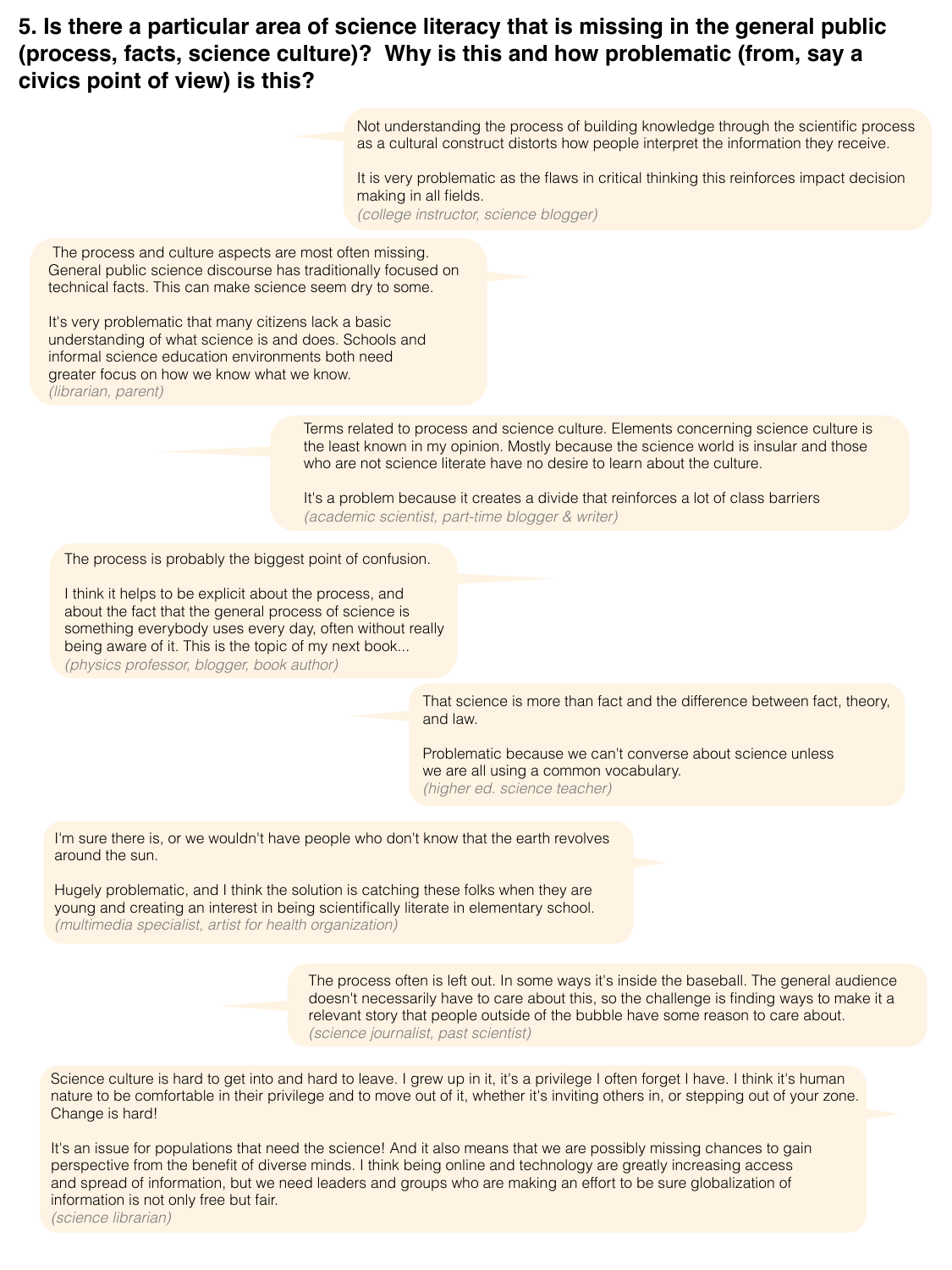# **5. Is there a particular area of science literacy that is missing in the general public (process, facts, science culture)? Why is this and how problematic (from, say a civics point of view) is this?**

CULTURE and support from government and industry to encourage science learning

Education is the best way, but this has problems of its own - mostly because the US has lots of *education*. *(science writer, designer, public information officer)*

> Disconnect about value, cost , usefulness of research in bigger picture. Loss of meaning in smaller stories. Loss of threads... Connecting to related content. *(communications manager for scientific publisher)*

Yes, there is. Neuroscience and psychiatry tend to be under-reported, since these areas are enormously complex, even for those who consider themselves very scientifically literate.

It is very problematic. Take for example the very widespread public ignorance about dementia, and the myths surrounding it, ignorance shared by many medical professionals.

*(science communicator)*

Yes. School curriculums mainly focus on content of science and little on the inquiry of science. Also, the inquiry aspects should be included in most other core subjects, if only as a way of scrutinising knowledge within that subject.

Very problematic. The media should take some responsibility in promoting critical thinking. *(science teacher)*

The process overall. People don't broadly understand why the process lends to credibility. And when the process is misunderstood or undervalued, science can seem unproductive or lacking in credibility.

*(diversity in science advocate, science blogger)*

(Side-note: Not sure I'd count science culture as part of literacy. Gut reaction, though, so no well thought out reason.)

I think process & culture are more or less completely missing. No one reason -- harder to describe, of less practical import to people, less obvious emotional impact (vs. smoke causes cancer, say).

How problematic? Somewhere between very and not at all? Reasons it's a problem are talked about a lot.

Reasons it's not a problem -- or rather is maybe unsolvable: there are a \*ton\* of things you could potentially expect people in society at large to know. What's the culture of art curation? The process in international manufacturing? It seems impossible that everyone could know all of them.

How to get around that? I think normalizing the idea of science within the culture is the way to go. (Of course, I would.) Point being to get across: "Generally competent human people do these things, and other human & competent people know about and check their work. You might know about some of them, the others work more or less the same way." The trick, of course, is to do that without, "trust us." *(science themed artistic curator)*

Perhaps science writers focus to quickly on asserting the findings without identifying the conditional nature of those findings.

Without an understanding of uncertainty, and more specifically, probabilities, the civilian lawmaker or voter will tend to see issues as two sided, yes or no, good or bad, not relative and adjustable. *(editor)*

Fundamentally, there are just not enough scientists entering discussions with people outside their own area of expertise.

Not sure how problematic this is --> it may just take time as the upcoming generation of scientists have a different approach (and in many ways, a better one) *(professor)*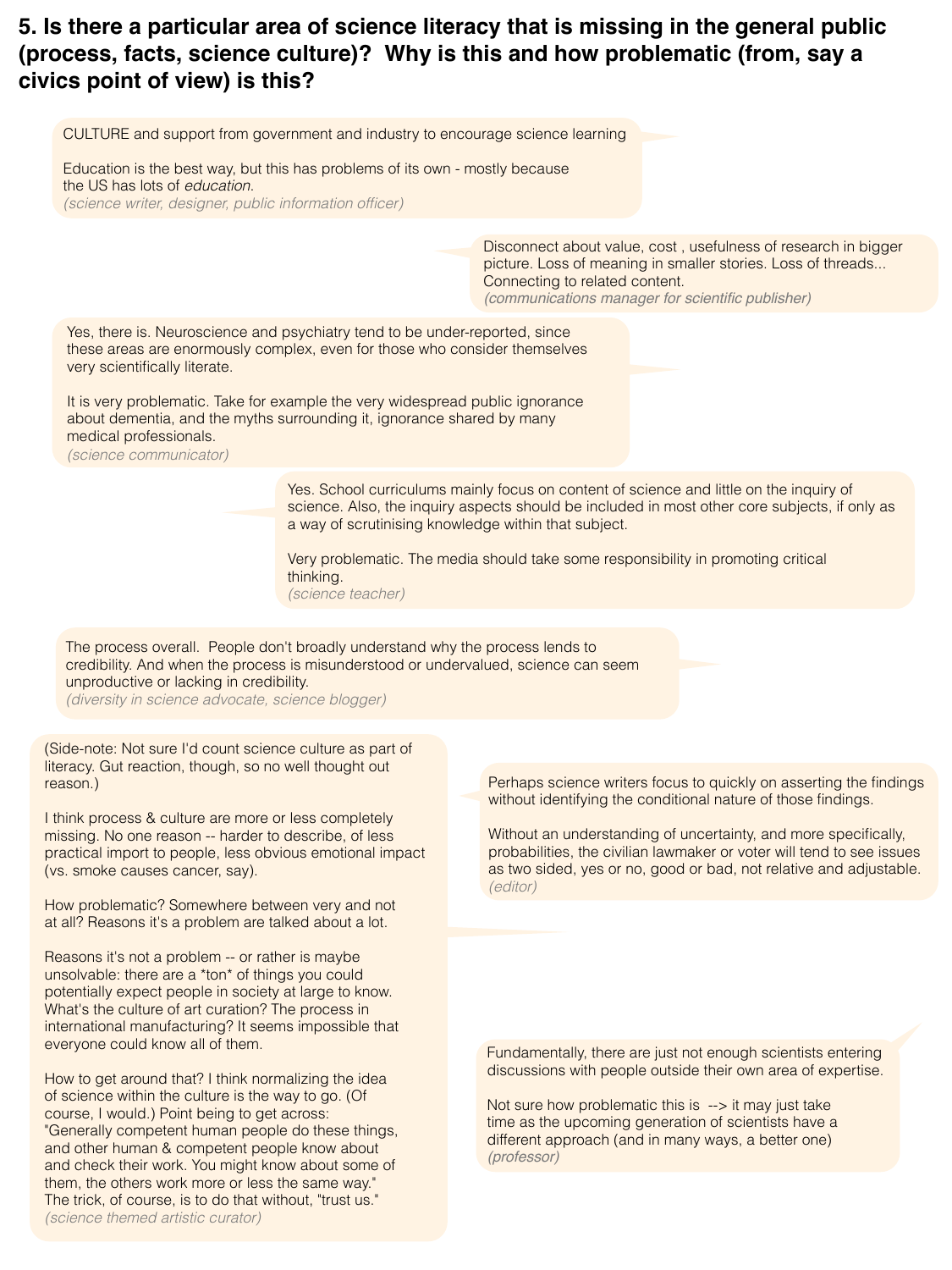### **6. If you don't communicate science with a strategic view to "increase scientific literacy", why not? Or put another way, what might be the detrimental effects of overanalyzing this facet of science content delivery?**



Of course, that doesn't mean literacy-aimed projects can't be all good.

They might be bad, for example, if the focus is on how stupid people are for not knowing things. I think that approach does a lot of damage. *(science themed artistic curator)*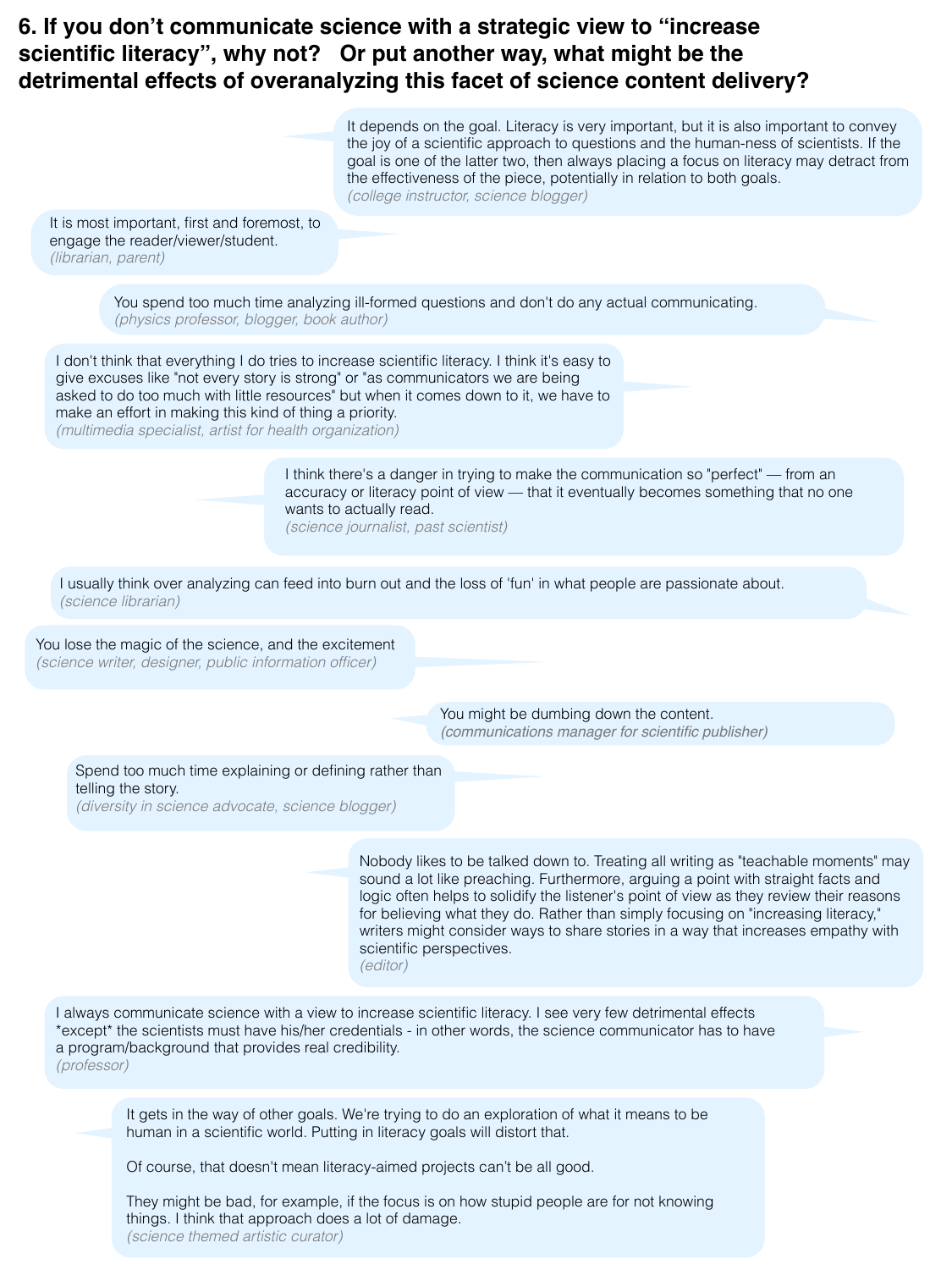### **7. At what point does considering scientific literacy become a stepping stone towards science advocacy? Is this a bad thing? Or, in other words, is it for everyone? Should it be for everyone?**



Haven't thought much about it. Based on the thoughts above the answer to the last question is probably no.. *(science themed artistic curator)*